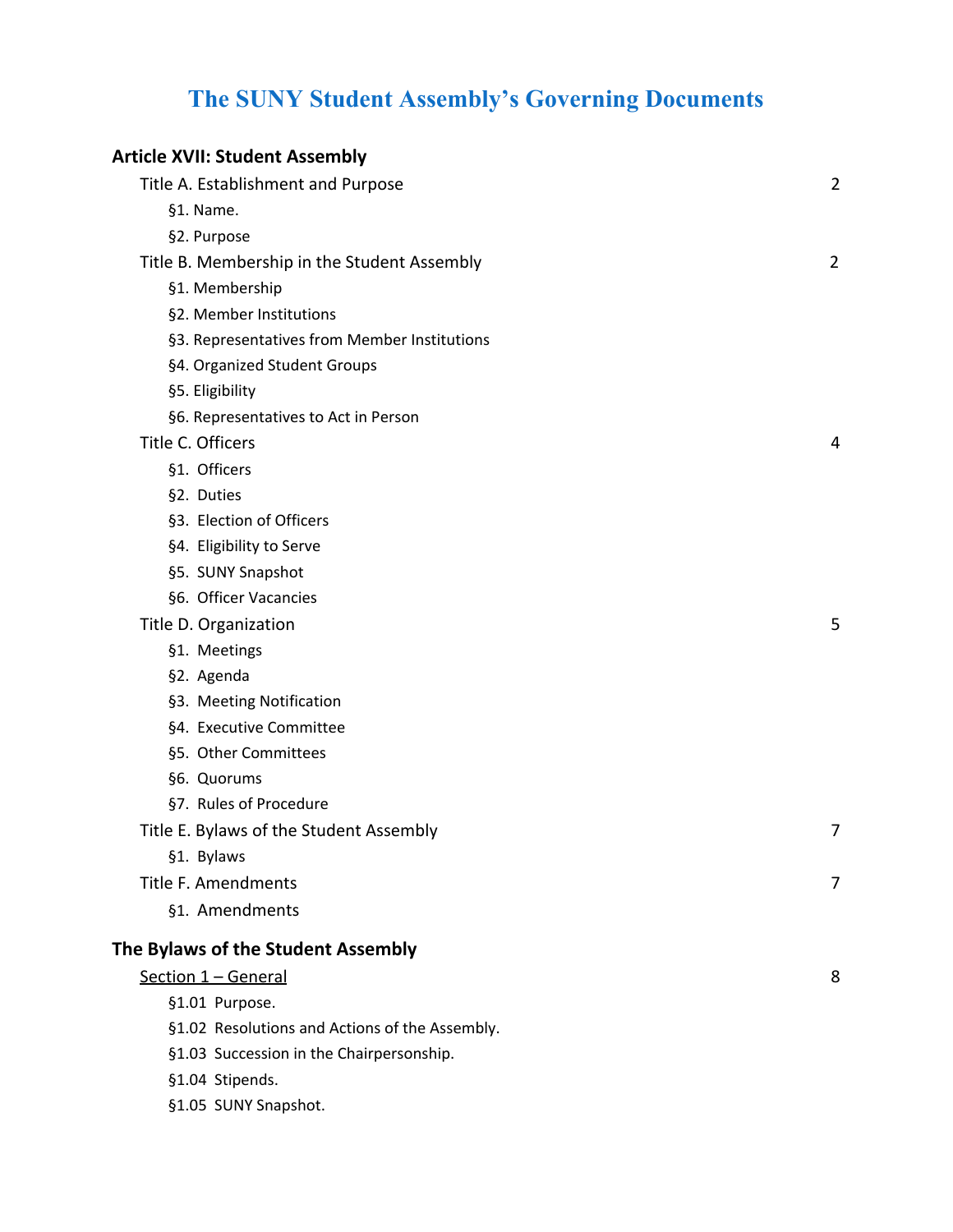| Section 2 - Elected Officers                 | 9  |
|----------------------------------------------|----|
| §2.01 Elected Officers.                      |    |
| §2.02 President.                             |    |
| §2.03 Vice President.                        |    |
| §2.04 Treasurer.                             |    |
| §2.05 Secretary.                             |    |
| Section 3 - Executive Committee              | 10 |
| §3.01 Meetings.                              |    |
| §3.02 Representatives.                       |    |
| §3.03 Appointed Officers.                    |    |
| §3.04 Attendance.                            |    |
| §3.05 Restrictions.                          |    |
| Section 4 - Committees                       | 11 |
| §4.01 General.                               |    |
| §4.02 Standing Committees.                   |    |
| §4.03 Rules Committee.                       |    |
| §4.04 State-Operated Institutions Committee. |    |
| §4.05 Community Colleges Committee.          |    |
| §4.06 Ad-Hoc Committees.                     |    |
| Section 5 - Elections                        | 12 |
| §5.01 General.                               |    |
| §5.02 Campaigns.                             |    |
| §5.03 Elected Officers.                      |    |
| §5.04 Representatives.                       |    |
| §5.05 Organized Student Groups.              |    |
| Section 6 - Removal From Office              | 14 |
| §6.01 Recall.                                |    |
| §6.02 Impeachment.                           |    |
| §6.03 Discretionary Removal.                 |    |
| Section 7 - Vacancy                          | 15 |
| §7.01 Representative.                        |    |
| §7.02 Elected Officer.                       |    |
| Section 8 - Nondiscrimination                | 16 |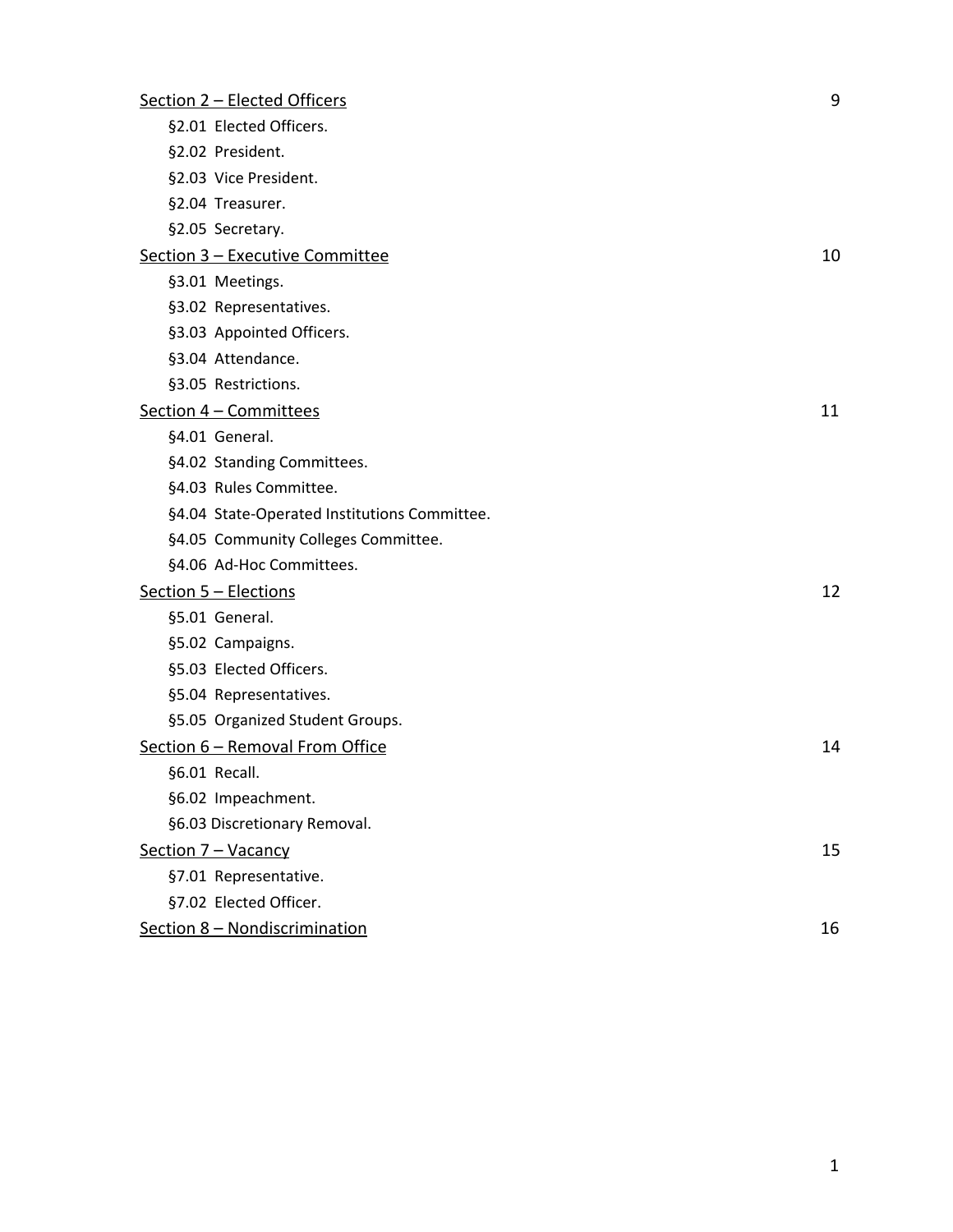# **Policies of the SUNY Board of Trustees Article XVII: Student Assembly**

#### <span id="page-2-1"></span><span id="page-2-0"></span>**Title A. Establishment and Purpose**

§ 1. Name. There shall be a Student Assembly of the State University of New York.

§ 2. Purpose. The Student Assembly shall be the official organization by which State University students participate in University-wide governance. The Student Assembly shall provide the following:

(1) a forum for consultation and the exchange of information between State University students, the Chancellor, and the State University of New York Board of Trustees on matters of a University- wide nature which affect student concerns; and (2) a communications network for campus student government leaders.

The Student Assembly shall exercise such other responsibilities as the Chancellor or the State University Board of Trustees refer to it.

#### <span id="page-2-2"></span>**Title B. Membership in the Student Assembly**

§ 1. Membership. The Student Assembly shall consist of representatives from member institutions, and organized student groups as hereinafter defined.

§ 2. Member Institutions. Each campus of the State University shall be a member institution according to the following: the Graduate Division of each of the doctoral degree granting institutions; the Undergraduate Division of each of the doctoral granting institutions; each of the other State-operated campuses; each Community College; New York State College of Ceramics at Alfred University; and one from the four statutory colleges at Cornell University.

§ 3. Representatives from Member Institutions.

**(a)** Each member institution of the Student Assembly shall have one representative for each full-time 4,000 equivalent students or fraction thereof. For the purpose of this section, full-time equivalent students shall be the number of full-time equivalent students in attendance at a member institution during the fall semester of the previous calendar year, as determined by State University.

**(b)** The first representative of each member institution shall be that institution's student government president. Additional representatives from member institutions, which exceed the 4,000 FTE base enrollment, shall be duly elected annually from among and by the students of that institution through a campus-wide election in accordance with procedures promulgated by the campus student government body. In the case of the statutory colleges, representatives must be statutory college students elected in accordance with procedures promulgated by the campus student government body.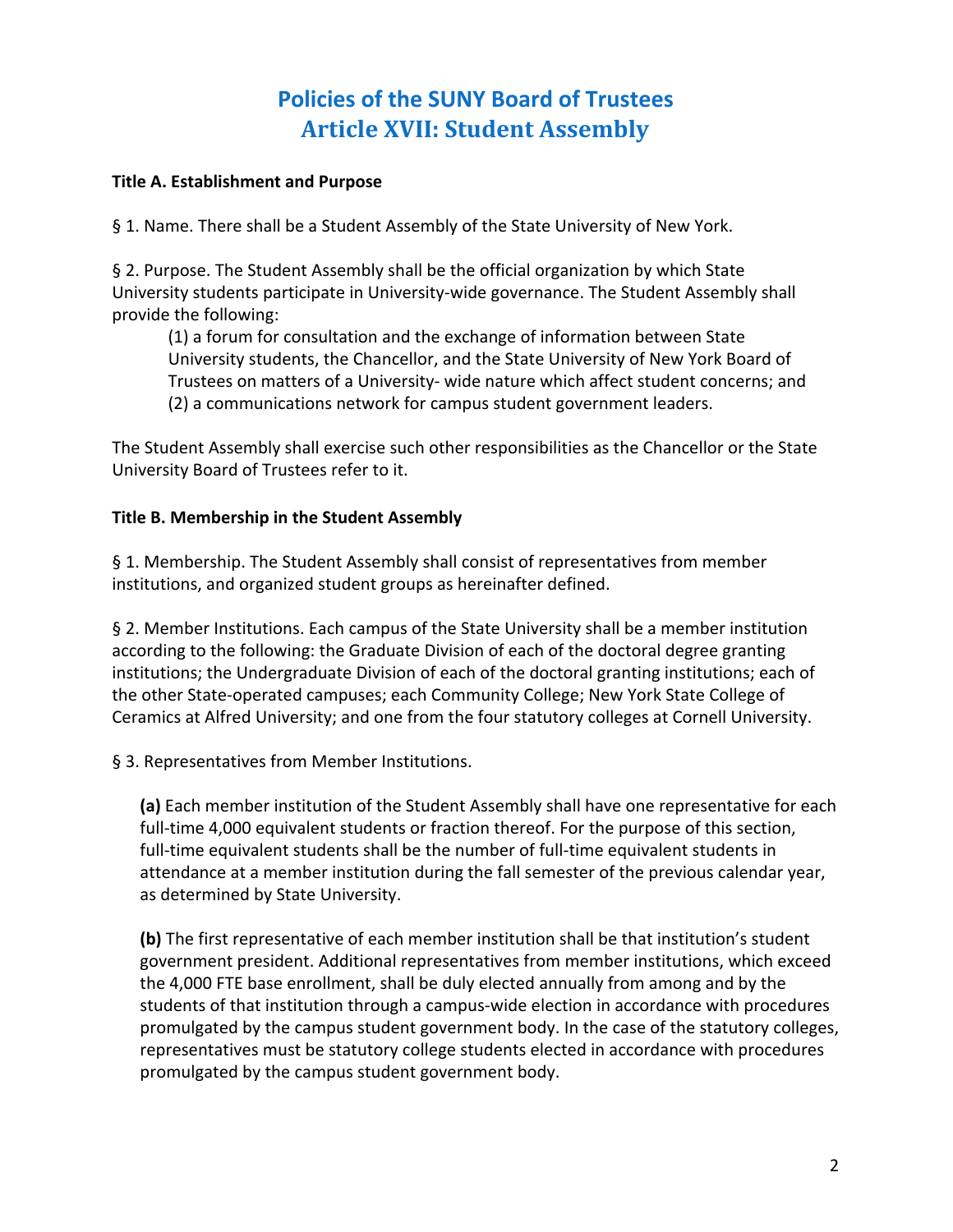**(c)** In cases where multiple student governments exist, the first representative shall be elected from among the student government presidents according to a campus election procedure adopted by written agreement of the campus student governments; in the absence of such an election, the president of the student government representing the greatest number of FTE students will be the first campus representative to the Student Assembly.

**(d)** Each member institution shall designate the officers next in line of succession to the student government president. Each designee may serve as an alternate for any representative of the member institution who is not able to attend a Student Assembly meeting.

#### § 4. *Organized Student Groups.*

**(a)** Students representing constituencies traditionally underrepresented within the Student Assembly shall have an opportunity to meet, communicate and recommend resolutions for consideration by the Student Assembly. The opportunity for these students to voice their concerns will enable the Student Assembly representatives to consider concerns and viewpoints that may not otherwise be introduced. In support of this important effort, the Student Assembly shall prepare a list of "organized student groups," consisting of student organizations requesting "organized student group" designation which are established pursuant to written bylaws and which have chapters of ten or more full or part-time students at ten or more campuses.

**(b)** After providing annual public notice and conducting an open hearing, the Student Assembly shall select those "organized student groups" which:

- (1) are likely to remain in existence for more than one academic year;
- (2) represent points of view not adequately represented in the Student Assembly or the Executive Committee; and
- (3) will not be adequately represented without participation in the Student Assembly or the Executive Committee by duly-elected representatives.

**(c)** Each selected organized student group shall be considered a standing committee of the Student Assembly. As a standing committee, it will meet to discuss issues of particular interest to its members and forward resolutions to the Student Assembly and the Executive Committee.

**(d)** Each organized student group will be allocated one nonvoting representative to the Student Assembly and the Executive Committee who shall be a student. The nonvoting representative will enjoy all the privileges accorded to representative. Additionally, members of the organized student groups may serve on such other committees of the Student Assembly as appropriate.

**(e)** A group shall not be designated an "organized student group" or be seated in the Student Assembly if it has a policy or practice of restricting membership on the basis of race, religion, national origin, gender, sexual orientation, disability, marital status or age.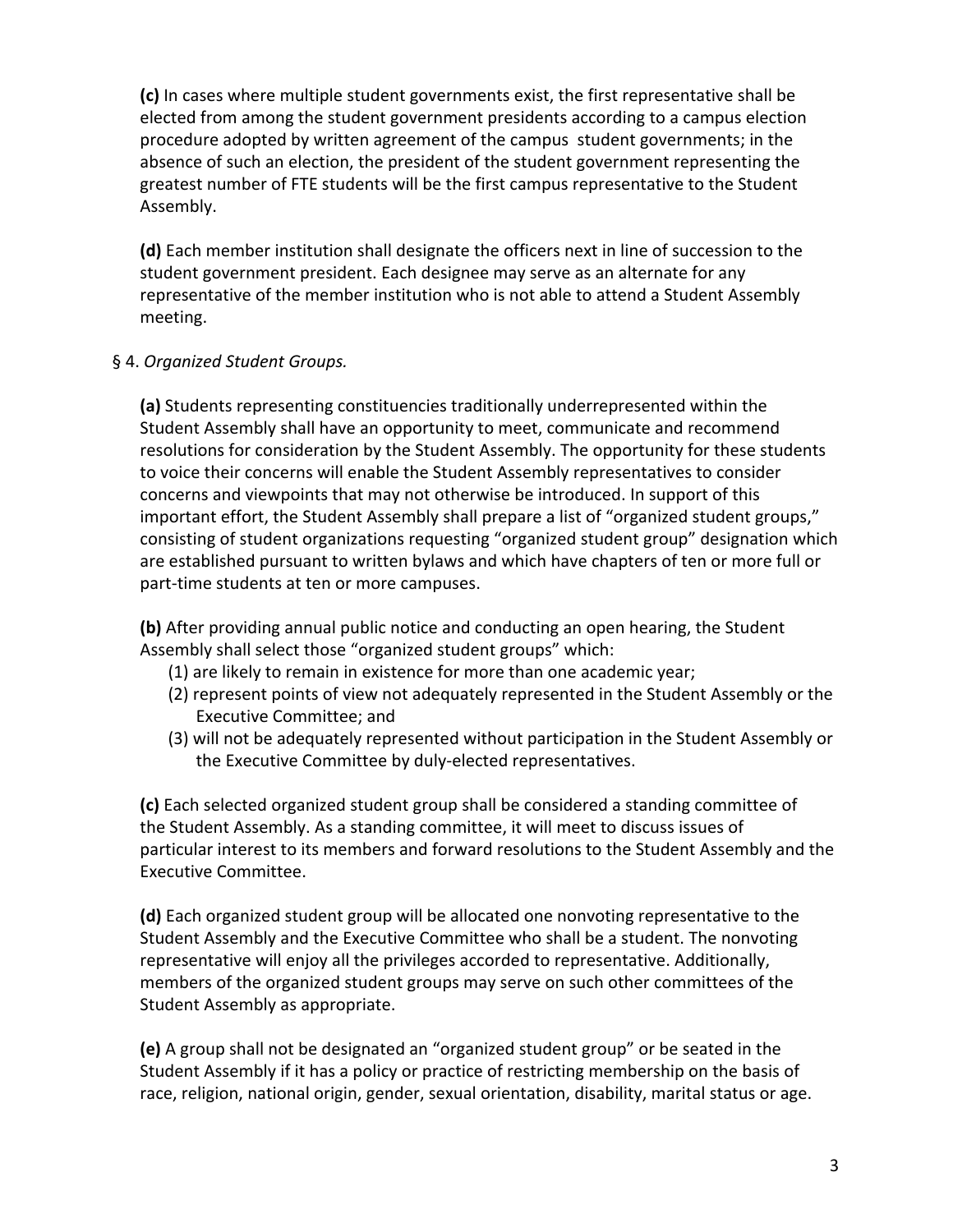**(f)** Each organized student group shall elect its representative to the Student Assembly and the Executive Committee from among the students elected by the campus chapters to serve on the organized student group. The campus selection process and the organized student group representative election process shall be included in the Student Assembly Bylaws.

§ 5. *Eligibility*. Any representative from a member institution or organized student group or any alternate for a representative selected in accordance with §3(d) above must be a student enrolled for credit who is included in a campus FTE base and meets the campus' requirements to stand for election and continues to be eligible to serve on the campus student government organization.

§ 6. *Representatives to Act in Person*. Representatives shall act in person and not by proxy. An alternate is not considered a proxy and has all the voting rights assigned to a representative.

#### <span id="page-4-0"></span>**Title C. Officers**

§ 1. *Officers*. The officers of the Student Assembly shall be the President, Vice-President, Secretary, and Treasurer.

§ 2. *Duties.* The duties of the officers shall be as follows:

**(a)** President. The President of the Student Assembly shall preside at all meetings of the Student Assembly and shall exercise such other powers and duties as may be vested in the President by this Article and the Bylaws of the Student Assembly. The President shall be an official member of all Student Assembly committees, be responsible for a transition of officers between the time of election and June 1, and serve as the student member of the State University of New York Board of Trustees.

**(b)** Vice-President. The Vice-President shall perform such duties as prescribed by the President or the Student Assembly. In the absence of the President, the Vice President shall perform all duties vested in the President by this Article and the Bylaws of the Student Assembly, except serving as a member of the State University of New York Board of Trustees. In the event the President resigns or is no longer eligible to serve, the Vice President shall become the President for the remainder of the term. The primary role of the Vice-President is to support the activities of the various committees of the Student Assembly.

**(c)** Treasurer. The Treasurer shall perform such duties as prescribed by the President or the Student Assembly. The Treasurer is the chief fiscal officer of the Student Assembly.

**(d)** Secretary. The Secretary shall perform such duties as prescribed by the President or the Student Assembly. The Secretary is the chief communications officer of the Student Assembly.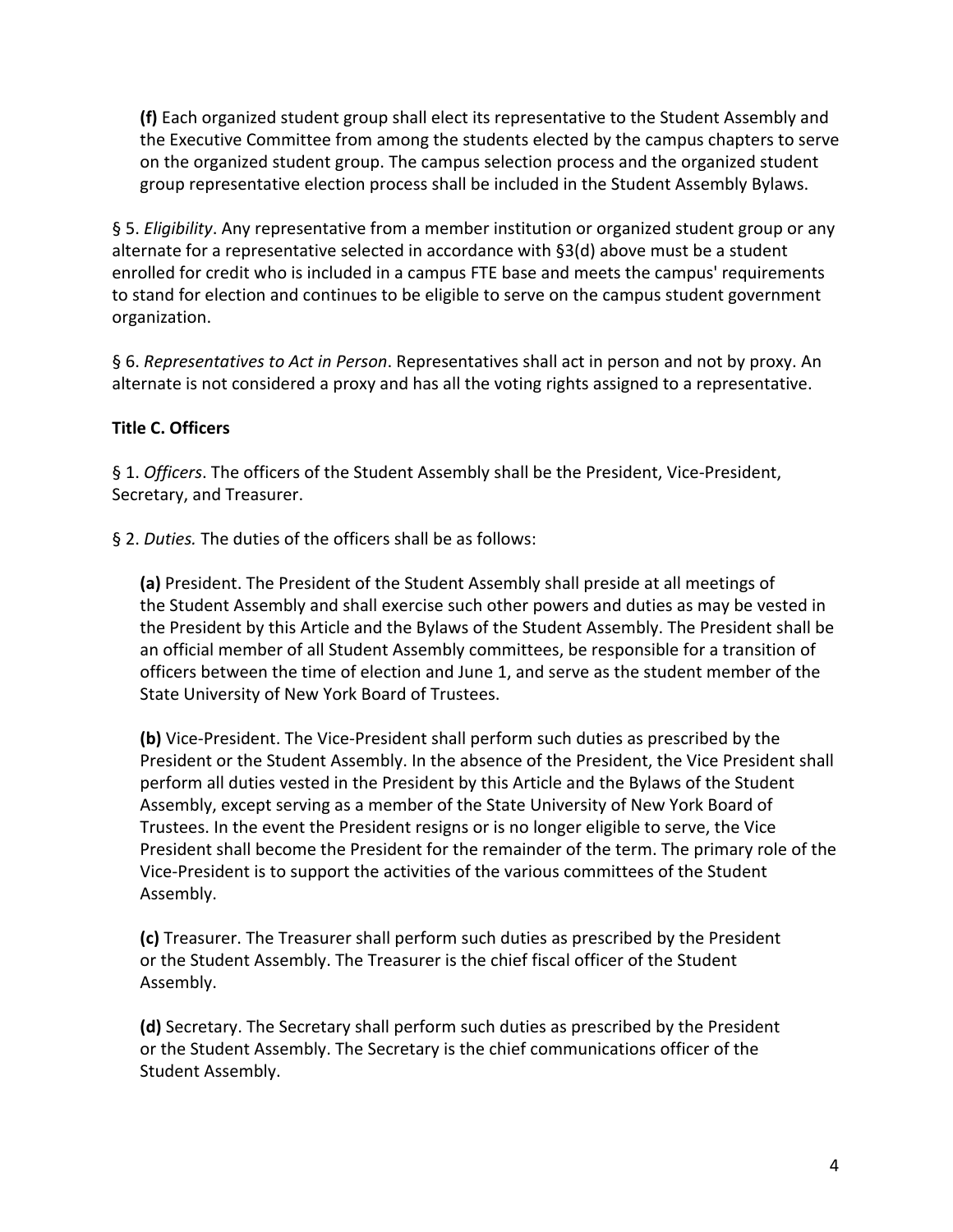§ 3. *Election of Officers*. Officers shall be elected by the members of the Student Assembly at its annual business meeting. To stand for election as an officer, an individual must be eligible to serve as a representative from the institution, must have at least a 2.5 cumulative GPA, must be enrolled at a State University of New York campus and be nominated by a representative.

§ 4. *Eligibility to Serve.* In order to continue to serve as an officer, an individual must maintain eligibility to stand for election, in accordance with section 5 of Title B of this Article, must maintain a 2.25 cumulative GPA or higher, and must be enrolled at a State University of New York campus. For the purposes of this section, eligibility to continue in service shall be determined at the end of each semester. Once eligibility is lost, it cannot be regained by transfer to a new institution.

§ 5. *Terms of Office*. Officers shall hold office for one year or until their successors are installed. This one-year term shall be from June 1 of the election year to May 31 of the following year. Officers may serve no more than two terms per each office contingent upon the person's continued eligibility to serve as a member of the Student Assembly.

§ 6. *Officer Vacancies*. Vacancies shall occur in the position of Student Assembly officer upon the death, recall by the Student Assembly, resignation, incapacity as determined by the Student Assembly, loss of member status, loss of eligibility to serve as a representative, or loss of student status by the incumbent. Officer vacancies may be filled for the remaining portion of the unexpired term of office through an election at the next meeting of the Student Assembly or according to alternate Bylaw procedures.

#### <span id="page-5-0"></span>**Title D. Organization**

§ 1. *Meetings*. The Student Assembly shall meet at least once each semester with the dates and places to be determined by the Student Assembly. The annual business meeting must be held during the month of April. Special meetings may be called by the Executive Committee, by the request of one-quarter of the Student Assembly representatives, one-quarter of the member institutions, or the Chancellor; The date and place of a special meeting shall be determined by the Executive Committee and the meeting must be held no later than 30 days following the request to hold such a meeting.

§ 2. *Agenda*. The agenda for each regularly scheduled or special meeting of the Student Assembly will be established according to procedures outlined in the Bylaws. All meetings of the Student Assembly shall include the opportunity for the Chancellor or designee to address the membership.

§ 3. *Meeting Notification*. Notice of all regularly scheduled or special Student Assembly meetings will be sent to all representatives, State University campus presidents, the Chancellor and other State University offices as may be designated by the Chancellor. The notice must be sent at least 30 days in advance for regularly scheduled meetings and seven days in advance for special meetings and must include the time, date, and place of the meeting, an agenda of scheduled business, and other items as may be required by the Student Assembly Bylaws.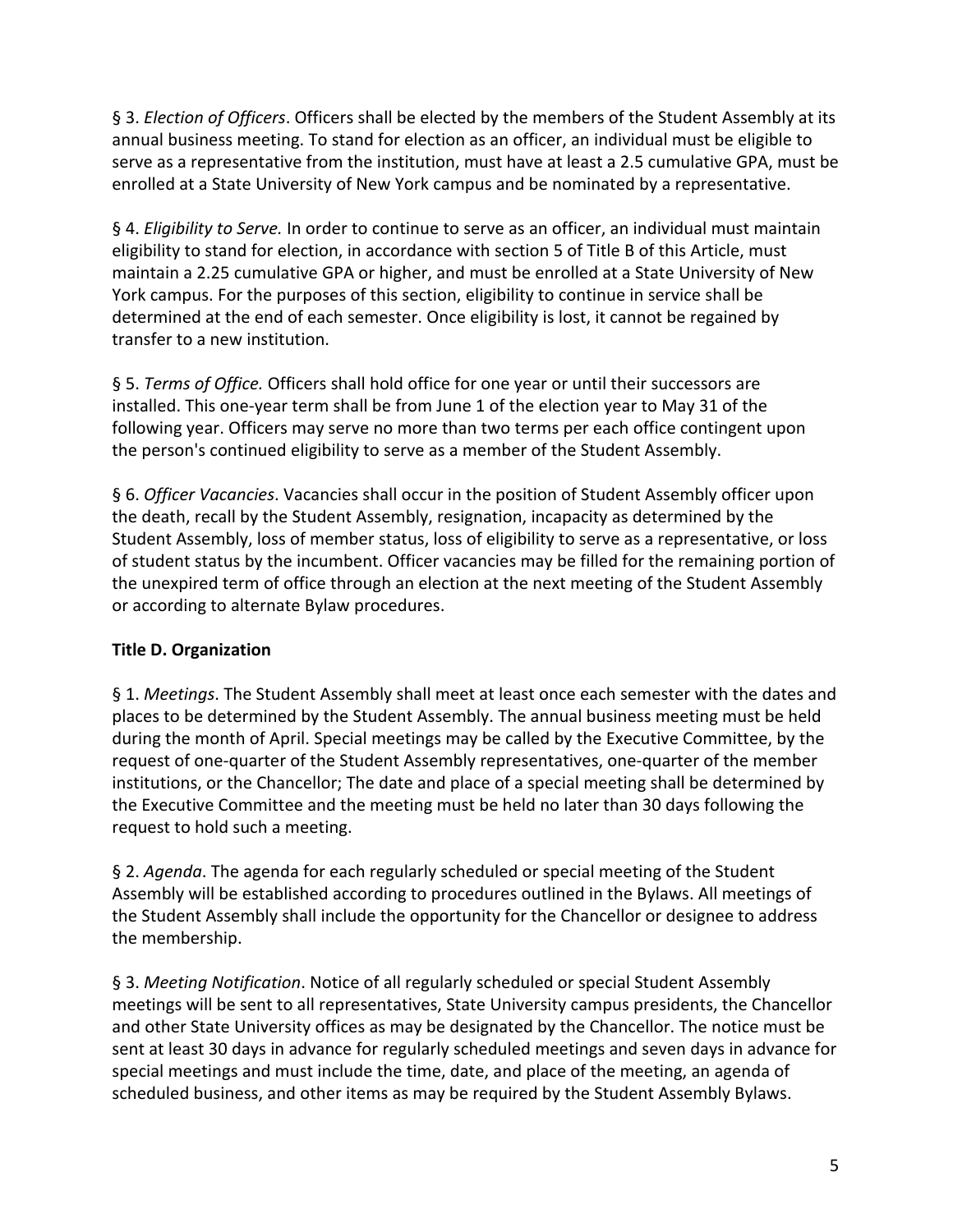#### § 4. *Executive Committee*.

**(a)** There shall be an Executive Committee of the Student Assembly to conduct necessary business between meetings of the General Assembly and other matters as prescribed by this Article or the Bylaws. The Executive Committee shall include the officers of the Student Assembly and the designated number of representatives from the following: three representatives from the doctoral degree granting institutions (undergraduate division); three representatives from the University Colleges; two representatives from the Colleges of Technology, Agriculture and Technology, and Statutory Colleges; two representatives from the doctoral degree granting institutions (graduate division); six representatives from the Community Colleges and one nonvoting student representative from each standing committee. In order to serve as a member of the Executive Committee, an individual must be a student at a State University of New York campus and must maintain a cumulative GPA of 2.0 or higher.

**(b)** The members of the Executive Committee shall be elected by and from among the representatives of the designated constituencies according to procedures outlined in the Bylaws. Each designated constituency shall elect from among its representatives alternate(s) to serve in the absence of its representative(s) to the Executive Committee.

**(c)** Meetings. Meetings of the Executive Committee are to be determined by its members with the requirement that all meeting notices required of the Student Assembly meetings be followed except for the time of notification which will be seven days for Executive Committee meetings. The President of the Student Assembly shall serve as the presiding officer of the Executive Committee.

**(d)** Institutional Classification. The Student Assembly is empowered, via its bylaws, to, as necessary, classify member institutions for representation on the Executive Committee in accordance with the history and mission of each individual institution.

#### § 5. *Other Committees*.

**(a)** The Student Assembly may establish such other standing and ad hoc committees as it deems advisable and shall prescribe the functions of such committees. The membership of such committees is to be determined by the Student Assembly, according to the Bylaws, and from among the students, faculty and staff of the State University of New York. Each standing committee will be allocated one nonvoting student representative to the Student Assembly and the Executive Committee. The nonvoting student representative will enjoy all the privileges accorded to representatives and shall be elected by and from the members of the standing committee.

**(b)** All committee reports shall be addressed to the Student Assembly. Committee reports and recommendations shall be in writing and shall be mailed to the Student Assembly members fourteen days in advance of the meeting at which they are to be considered by the Student Assembly.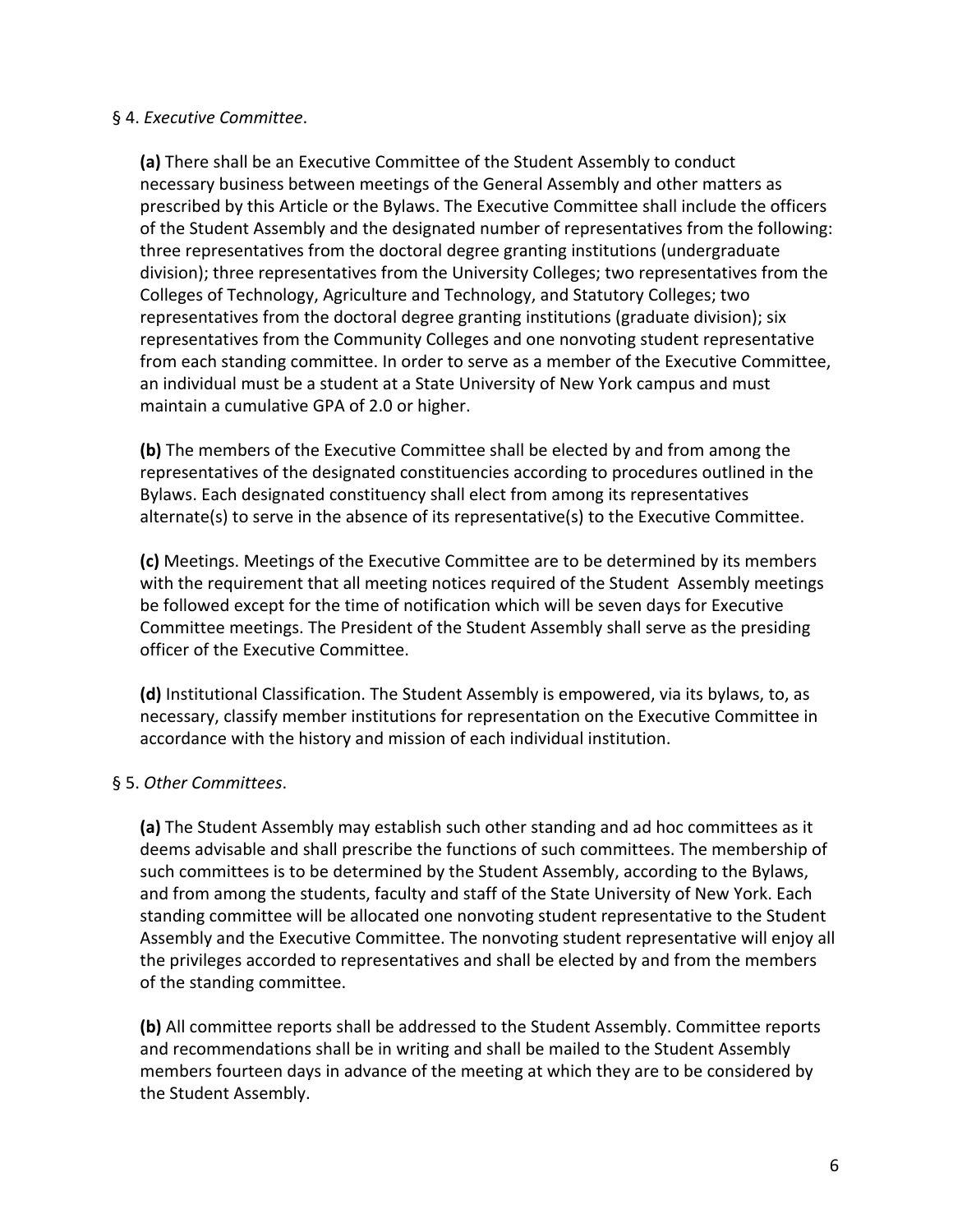§ 6. *Quorums*. A quorum for the transaction of business at any meeting of the full Student Assembly shall consist of forty percent of the duly elected or appointed and voting representatives of that body with at least forty percent of the community colleges and forty percent of all other member institutions in attendance. The quorum for the transaction of business at any meeting of the Executive Committee or other duly constituted committee of the Student Assembly shall consist of a majority of the duly elected or appointed and voting members of such committee.

§ 7. *Rules of Procedure*. Procedures at the meetings of the Student Assembly, the Executive Committee or other duly constituted committees shall be governed by Robert's Rules of Order, except as otherwise provided by this Article or the Bylaws.

#### <span id="page-7-0"></span>**Title E. Bylaws of the Student Assembly**

§ 1. Bylaws.

**(a)** The Student Assembly shall adopt, and may amend or repeal such Bylaws as it deems advisable, consistent with this Article, governing its activities and procedures. **(b)** The adoption, amendment or repeal of such Bylaws must receive a two-thirds vote of the Student Assembly membership.

#### <span id="page-7-1"></span>**Title F. Amendments**

§ 1. *Amendments*. The Board of Trustees shall approve all amendments to this Article. Amendments may be proposed by a member of the State University of New York Board of Trustees, the Student Assembly, the Chancellor or a Board designated committee. The Student Assembly may propose amendments to the State University of New York Board of Trustees by a majority vote of Student Assembly members present at a Student Assembly meeting. The president shall convey the text of any proposed amendment(s) in writing to each member at least fourteen days prior to its consideration by the Student Assembly. Amendments proposed by the Student Assembly shall be submitted by the Chancellor to the Board of Trustees with recommendations. Unless otherwise provided, all amendments will become effective upon approval by the Board of Trustees.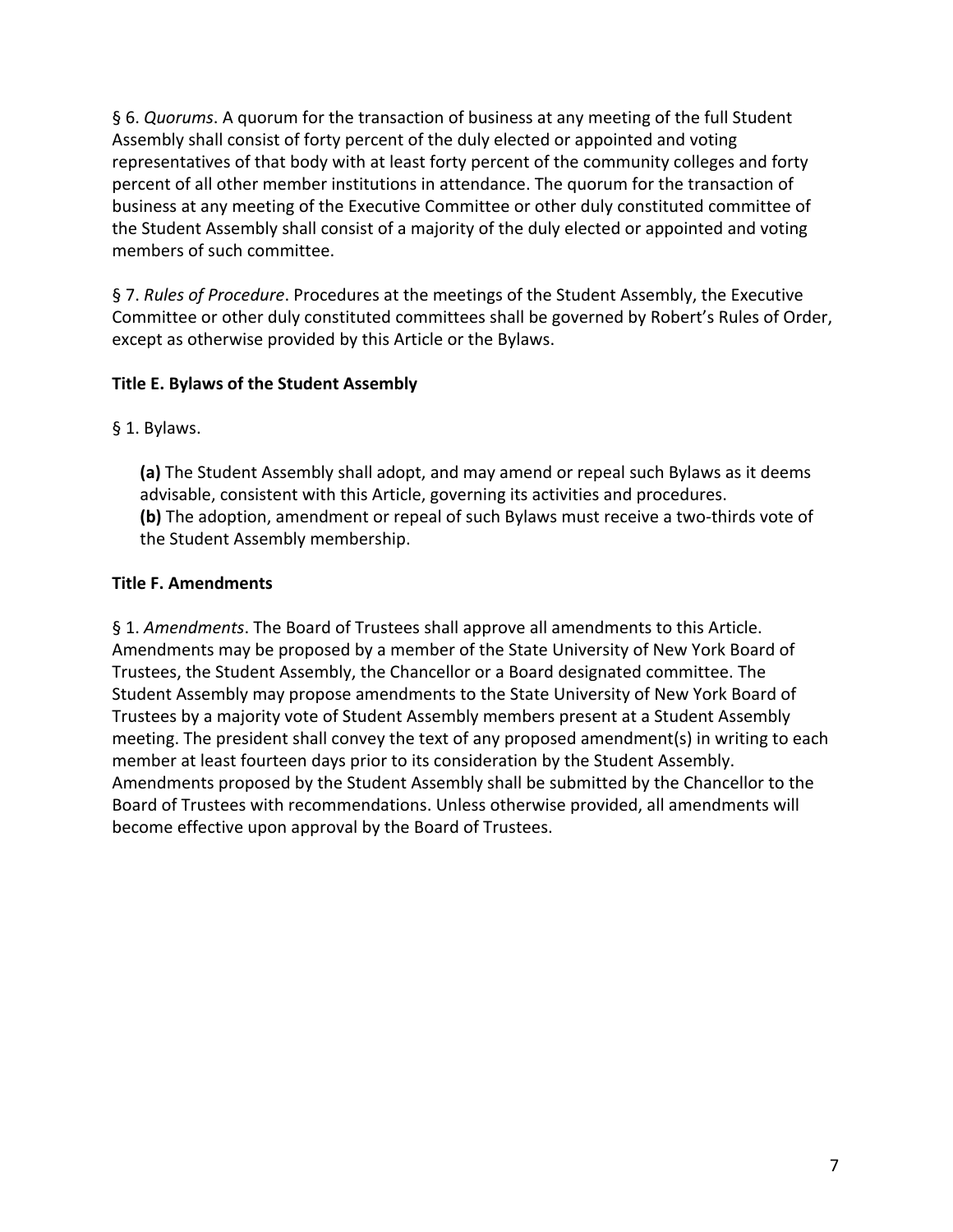# <span id="page-8-3"></span>**The Bylaws of the Student Assembly of the State University of New York**

*As Amended April 2019*

# **Section 1 – General**

#### <span id="page-8-4"></span><span id="page-8-0"></span>**§1.01 Purpose.**

These bylaws shall serve as official policy of the SUNY Student Assembly. In matters that conflict with Article XVII of the SUNY Board of Trustees Policies, which shall act as the constitution of the Student Assembly, the Board of Trustees Policies shall take precedence.

#### <span id="page-8-1"></span>**§1.02 Resolutions and Actions of the Assembly.**

Resolutions may be offered by members of the Executive Committee, Delegates to the Assembly, or students of any SUNY Institution. Resolutions must be submitted to the Parliamentarian, no less than fourteen (14) days prior to a regular meeting of the General Assembly or the Executive Committee.

- (a) Resolutions declaring a Student Assembly position on any issue, and any supporting documentation, must be made available to all student governments upon request and distributed to all student government presidents at least seven (7) days prior to a vote by the General Assembly or the Executive Committee. Resolutions on any topic must be distributed to all voting members of the body that will be voting on it at least seven (7) days before the vote is scheduled to take place.
- (b) All resolutions require approval from the Rules Committee, pursuant to §4.04.
	- (i) Should a resolution be rejected by the Rules Committee, or be brought to floor without going through the standard approval process, a two-thirds (2/3rds) vote by the General Assembly or Executive Committee can override the Rules Committee decision and allow the resolution to be introduced.
	- (ii) Once resolutions are approved by the Rules Committee, they shall be numbered in accordance with the academic year and order of their consideration.
- (c) Resolutions may be passed by a majority vote of the General Assembly or the Executive Committee, unless otherwise provided by Article XVII of the Board of Trustees Policies, or these bylaws.

#### <span id="page-8-2"></span>**§1.03 Succession in the Chairpersonship.**

If the President is unable to chair a meeting of the General Assembly or the Executive Committee, for any reason, the Vice President shall assume the chairpersonship. In the absence of the Vice President, for any reason, the Parliamentarian shall assume the chairpersonship. In the absence of the Parliamentarian, for any reason, the body shall appoint a member of the Executive Committee to chair the meeting.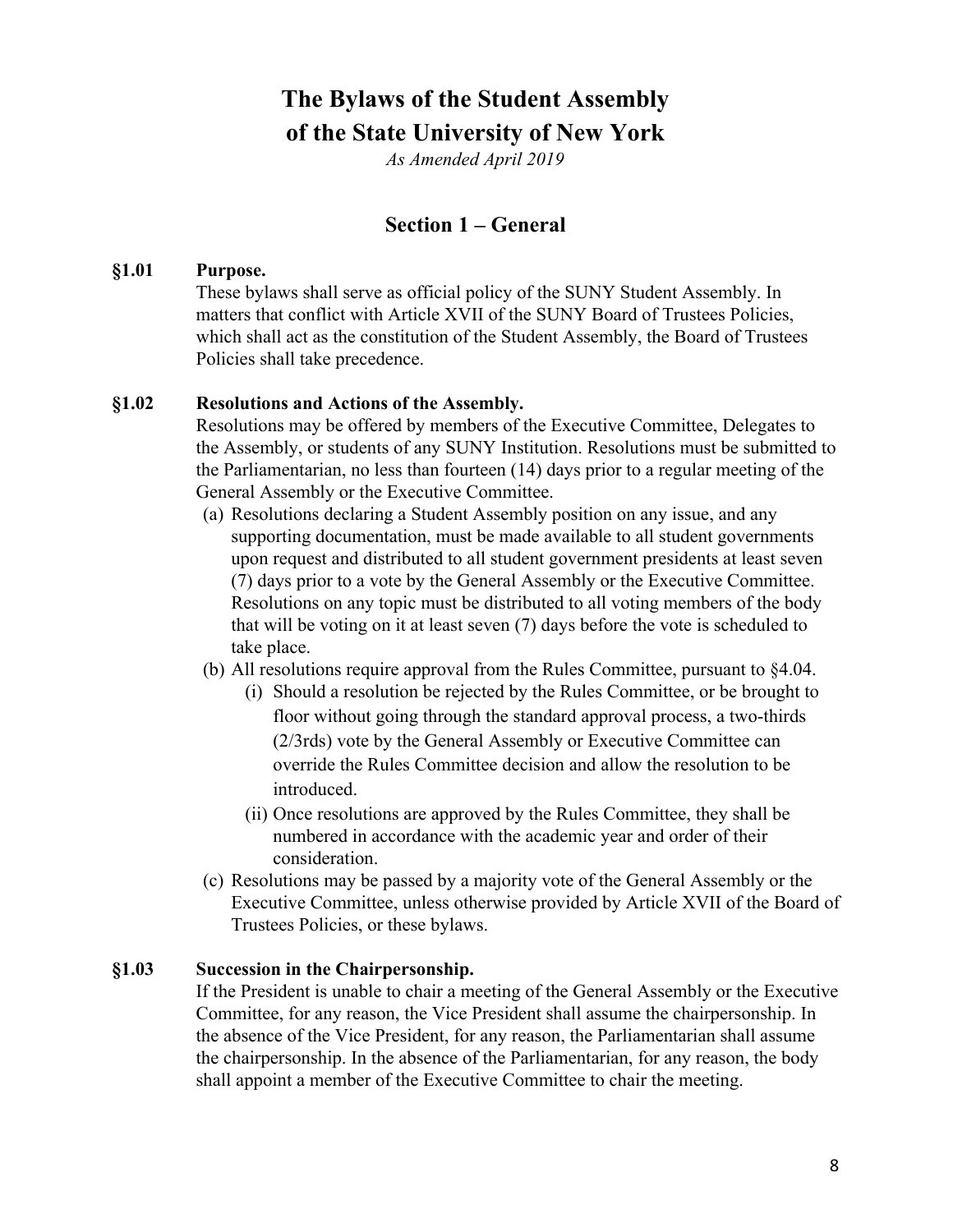## <span id="page-9-0"></span>**§1.04 Stipends.**

All elected officers and representatives, and as many appointed officers as deemed appropriate, may receive stipends.

- (a) If an Executive Committee Member is not carrying out their duties, the General Assembly or Executive Committee may vote to reduce or remove their stipends by a two-thirds (2/3) majority.
- (a) Stipends can be reinstated after by the General Assembly or Executive Committee by a simple majority.

#### <span id="page-9-1"></span>**§1.05 SUNY Snapshot.**

The Secretary shall create and maintain "SUNY Snapshot" which shall contain any important information on all the Student Governments across the SUNY System. SUNY Snapshot must be distributed at each fall meeting of the General Assembly, and updated at least every two (2) years.

# **Section 2 – Elected Officers**

#### <span id="page-9-3"></span><span id="page-9-2"></span>**§2.01 Elected Officers.**

All elected officers shall:

- (b) Deliver a report at each meeting of the General Assembly and the Executive Committee.
- (c) Hold five (5) office hours per week, either at the Student Assembly Office in Albany or at the campus they are currently enrolled at.
	- (a) Elected officers' office hours and contact information must be made publicly available, and distributed to student government presidents and voting delegates at the start of their terms in office.
	- (b) If hours are conducted on campus they must be verified at the end of the month by the Vice President of Student Affairs or their designee, and then submitted to SUNY System Administration.

# <span id="page-9-4"></span>**§2.02 President.**

In additional to the duties outlined in the SUNY Board of Trustees Policies, the President shall:

- (a) Be the official spokesperson for the Student Assembly.
- (b) Have the power to call emergency meetings of the Executive Committee.
- (c) Work with the Treasurer to craft and present a fiscal budget for approval by the General Assembly at the April meeting.
- (d) Be responsible for chairing election of the elected officers or designating a chair in their stead.
- (e) Be responsible for organizing a transition of officers between the time of election and June 1<sup>st</sup>.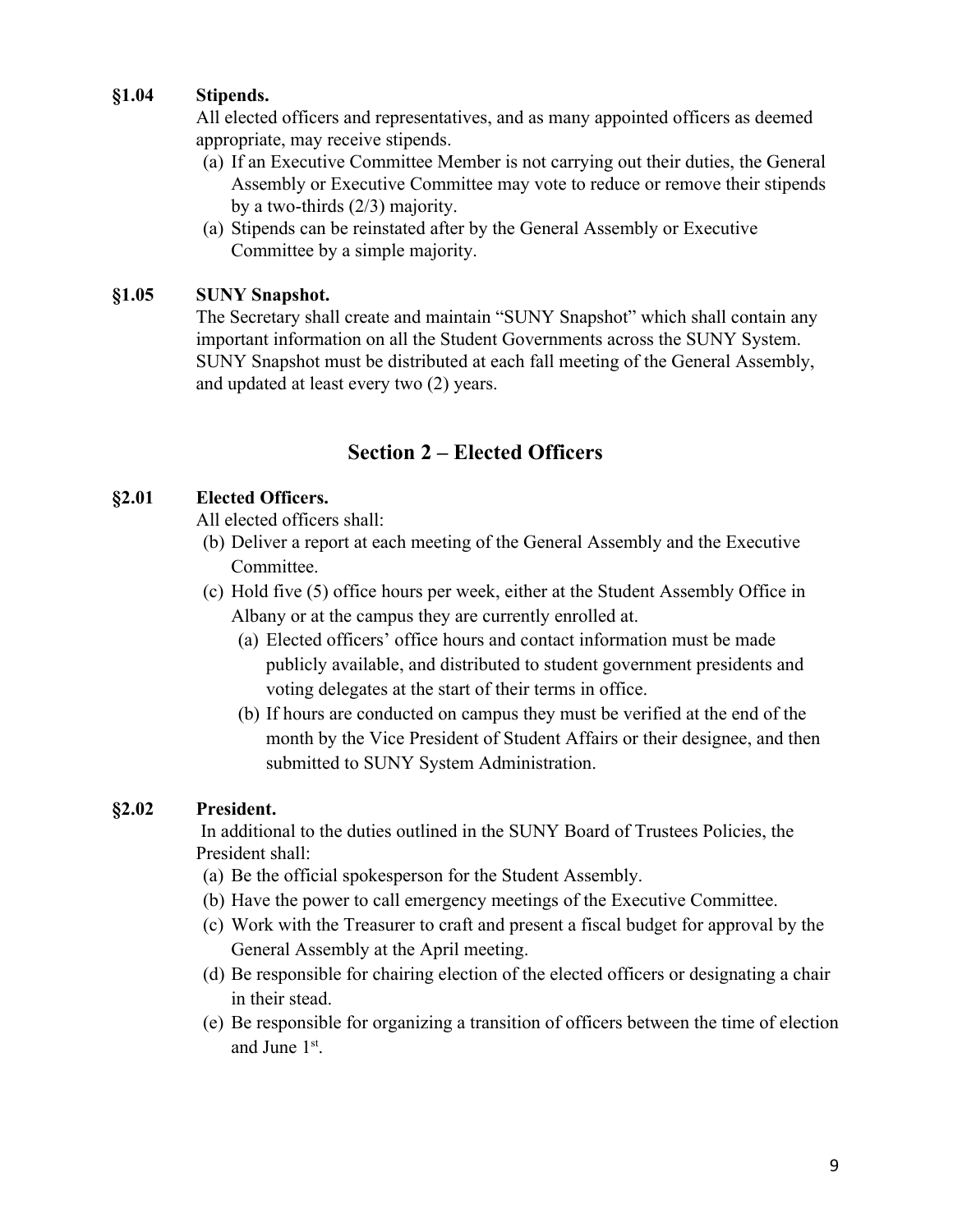(f) At the end of their term, attend the June Board of Trustees meeting with their successor to make a fiscal budget presentation on behalf of the Student Assembly.

## <span id="page-10-0"></span>**§2.03 Vice President.**

In additional to the duties outlined in the SUNY Board of Trustees Policies, the Vice President shall:

(a) Be responsible for the organization and execution of all meetings of the General Assembly and the Executive Committee.

# <span id="page-10-1"></span>**§2.04 Treasurer.**

In additional to the duties outlined in of the SUNY Board of Trustees Policies, the Treasurer shall:

- (a) Present financial reports at all General Assembly meetings.
- (b) Present a monthly financial report to the Executive Committee.
- (c) Work with the President to craft and present a fiscal budget for approval by the General Assembly at the April meeting.
- (d) Formulate a budget request to the SUNY Board of Trustees

## <span id="page-10-2"></span>**§2.05 Secretary.**

In additional to the duties outlined in of the SUNY Board of Trustees Policies, the Secretary shall:

- (a) Record and distribute the minutes of all meetings of the General Assembly and the Executive Committee, and ensure the proper recording of minutes for all committee meetings.
- (b) Maintain a roster of all committees and their membership.

# **Section 3 – Executive Committee**

# <span id="page-10-4"></span><span id="page-10-3"></span>**§3.01 Meetings.**

The Executive Committee shall meet at least once each month in the months of August, September, October, January, February, March, and May.

#### <span id="page-10-5"></span>**§3.02 Representatives.**

In additional to the duties outlined in the SUNY Board of Trustees Policies, the Representatives shall:

(a) Maintain regular and open contact with their respective constituency.

#### <span id="page-10-6"></span>**§3.03 Appointed Officers.**

In additional to the duties outlined in the SUNY Board of Trustees Policies, the appointed officers shall:

(a) Perform any such duties as prescribed by the President, the elected officer who appointed them, or the Student Assembly.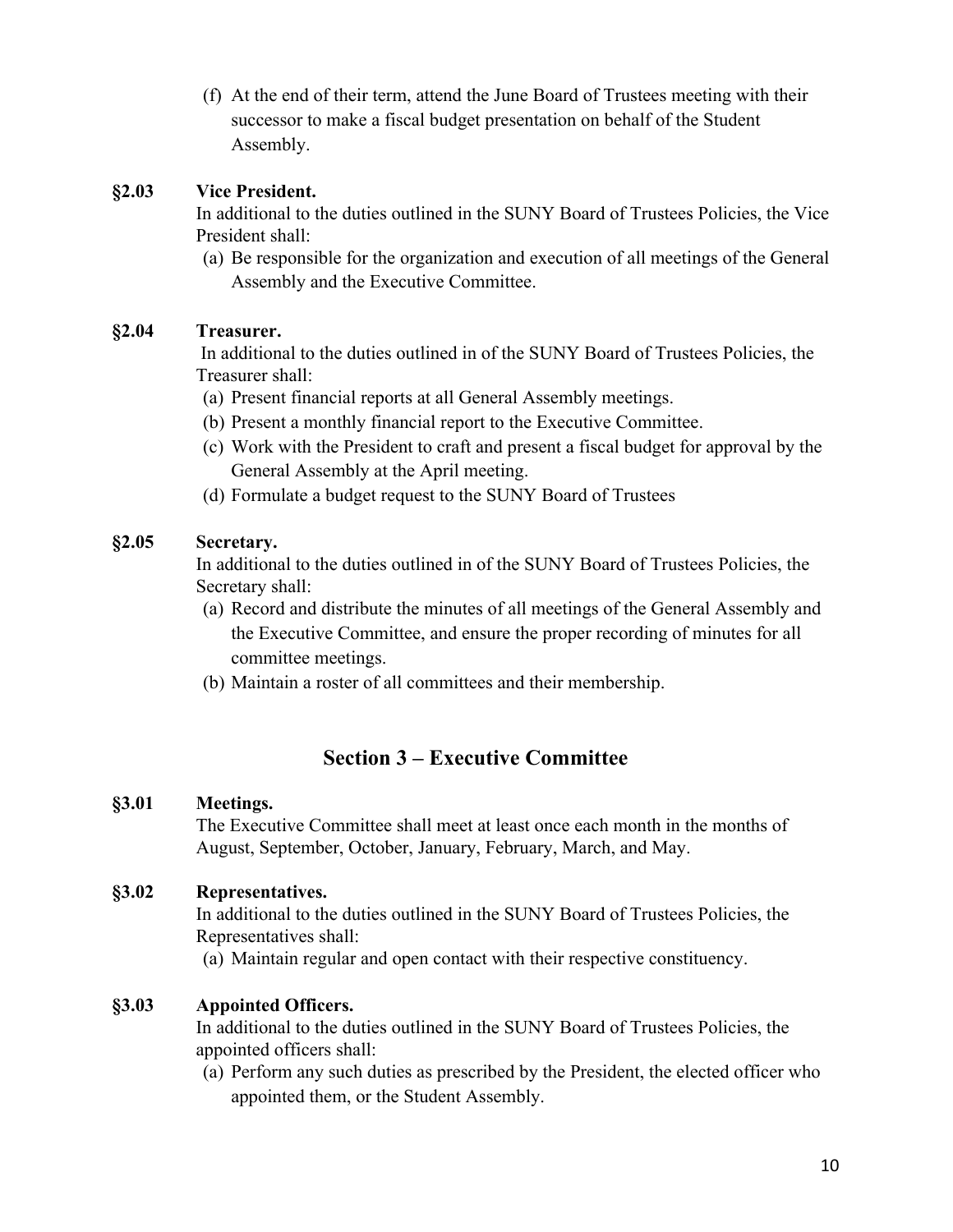#### <span id="page-11-0"></span>**§3.04 Attendance.**

Members of the Executive Committee are required to attend all meetings of the General Assembly and the Executive Committee.

(a) Executive Committee member absences will only be permitted for good cause and subject to the approval of the President or their designee.

#### <span id="page-11-1"></span>**§3.05 Restrictions.**

Members of the Executive Committee shall not hold two offices, whether appointed or elected, concurrently within the organization or perform duties prescribed to another office.

# **Section 4 – Committees**

#### <span id="page-11-3"></span><span id="page-11-2"></span>**§4.01 General.**

The Executive Committee or General Assembly may create any committees they deem necessary to carry out the duties of the Student Assembly.

- (a) The Chair of each committee shall be appointed by the President, with the approval of the Executive Committee or General Assembly.
- (b) Any member of a committee may be removed by the chair of the committee for neglect of their duties. The Executive Committee may override the decision of the chair and reinstate any member to a committee by a two-thirds majority.
- (c) Committee chairs shall designate a vice-chair, who shall assist the chair in executing the work of the committee, serve at the discretion of the chair, and act as chair in their absence.
- (d) Committee chairs shall designate a clerk, who shall prepare all committee documents and distribute them to members of the committee and the Secretary and serve at the discretion of the chair.

#### <span id="page-11-4"></span>**§4.02 Standing Committees.**

There shall be three Standing Committees of the Student Assembly: the Rules Committee, the State-Operated Institutions Committee, and the Community Colleges Committee.

#### <span id="page-11-5"></span>**§4.03 Rules Committee.**

The Rules Committee shall consider the compliance of any proposed legislation or resolution with all policies and procedures of the Student Assembly prior to consideration by the Executive Committee or the General Assembly, and adjudicate any disputes relating to policies and procedures of the Student Assembly.

- (a) The Rules Committee shall be chaired by the Parliamentarian.
- (b) The Rules Committee shall be composed only of members of the Executive Committee, with a majority being representatives.
- (c) The President shall appoint the members of the Rules Committee, with approval from the Executive Committee or the General Assembly.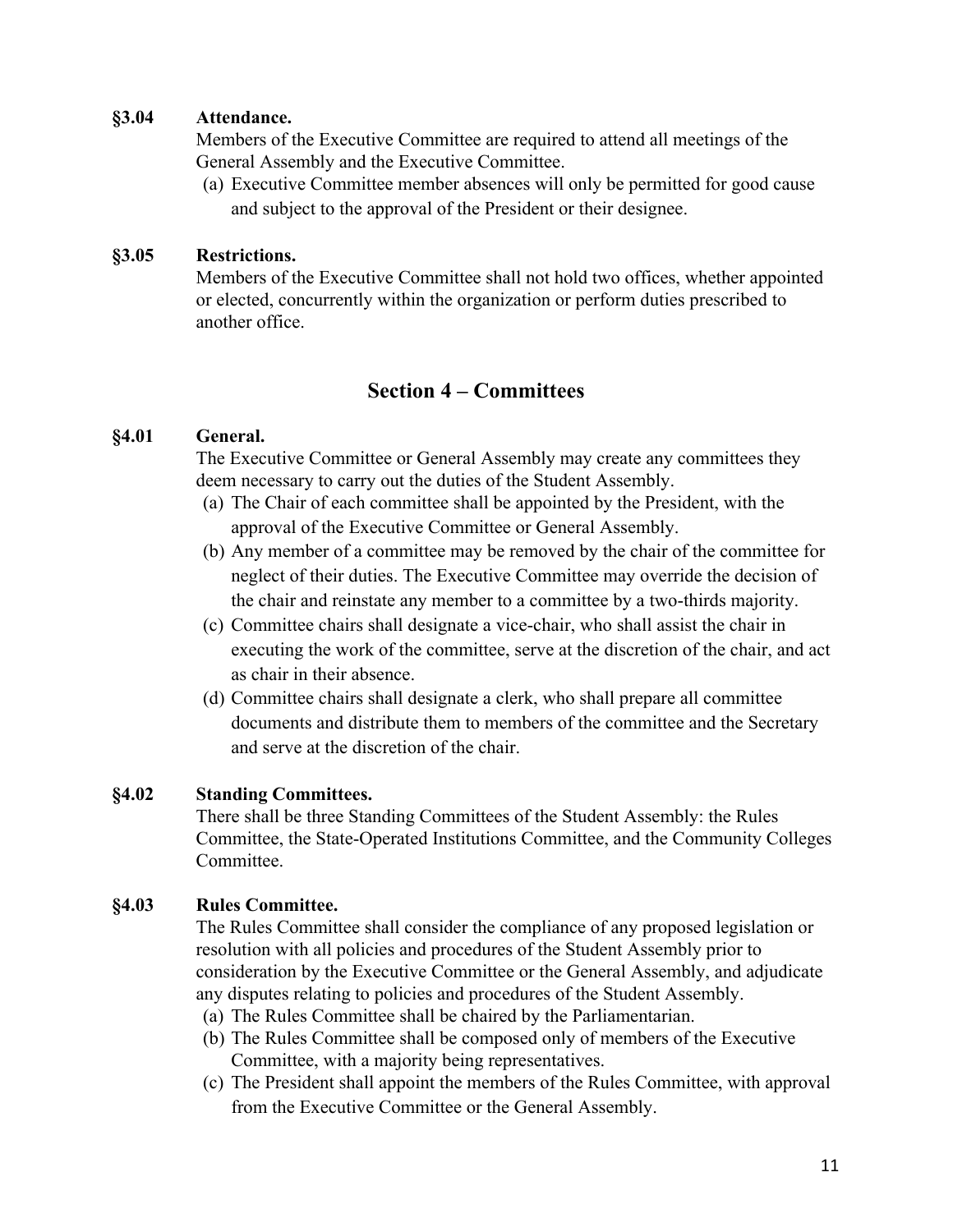(d) Any decision of the Rules Committee can be overruled by two-thirds (2/3rds) vote of the General Assembly.

## <span id="page-12-0"></span>**§4.04 State-Operated Institutions Committee.**

The State-Operated Institutions Committee shall provide a forum for the representatives of state-operated institutions to discuss issues relevant to their institutions, and act as a resource to the student governments at all state-operated and statutory colleges.

- (a) All representatives from the Doctoral-Granting Institutions, University Colleges, and Agriculture, Technology, Statutory and Specialized Colleges shall serve on the Committee.
- (b) The President of the University Faculty Senate shall serve as an ex-officio, non-voting member of the Committee.

# <span id="page-12-1"></span>**§4.05 Community Colleges Committee.**

The Community Colleges Committee shall provide a forum for the representatives of community colleges to discuss issues relevant to their institutions, and act as a resource to the student governments of all community colleges.

- (a) All representatives from the Community Colleges shall serve on the Committee.
- (b) The President of the Faculty Council of Community Colleges shall serve as an ex-officio, non-voting member of the Committee.

## <span id="page-12-2"></span>**§4.06 Ad-Hoc Committees.**

- (a) Unless otherwise provided in the resolution creating the ad hoc committee, all ad hoc committee members shall be appointed by the President and confirmed by the General Assembly or the Executive Committee.
- (b) When the function of an ad-hoc committee has been executed, the committee shall be disbanded.
- (c) Ad-hoc committee membership shall be open to all students, faculty, or staff of the State University of New York.
- (d) Ad-hoc committee meetings shall be open to the public.

# **Section 5 – Elections**

#### <span id="page-12-4"></span><span id="page-12-3"></span>**§5.01 General.**

- (a) All GPA requirements shall be determined from the campus where the student has the greatest number of credit hours.
- (b) Election of the elected officers shall occur before representative elections.
- (c) Candidates must be present during all elections procedures, other than deliberation, to be considered qualified. Candidates may not be present during deliberation of their election.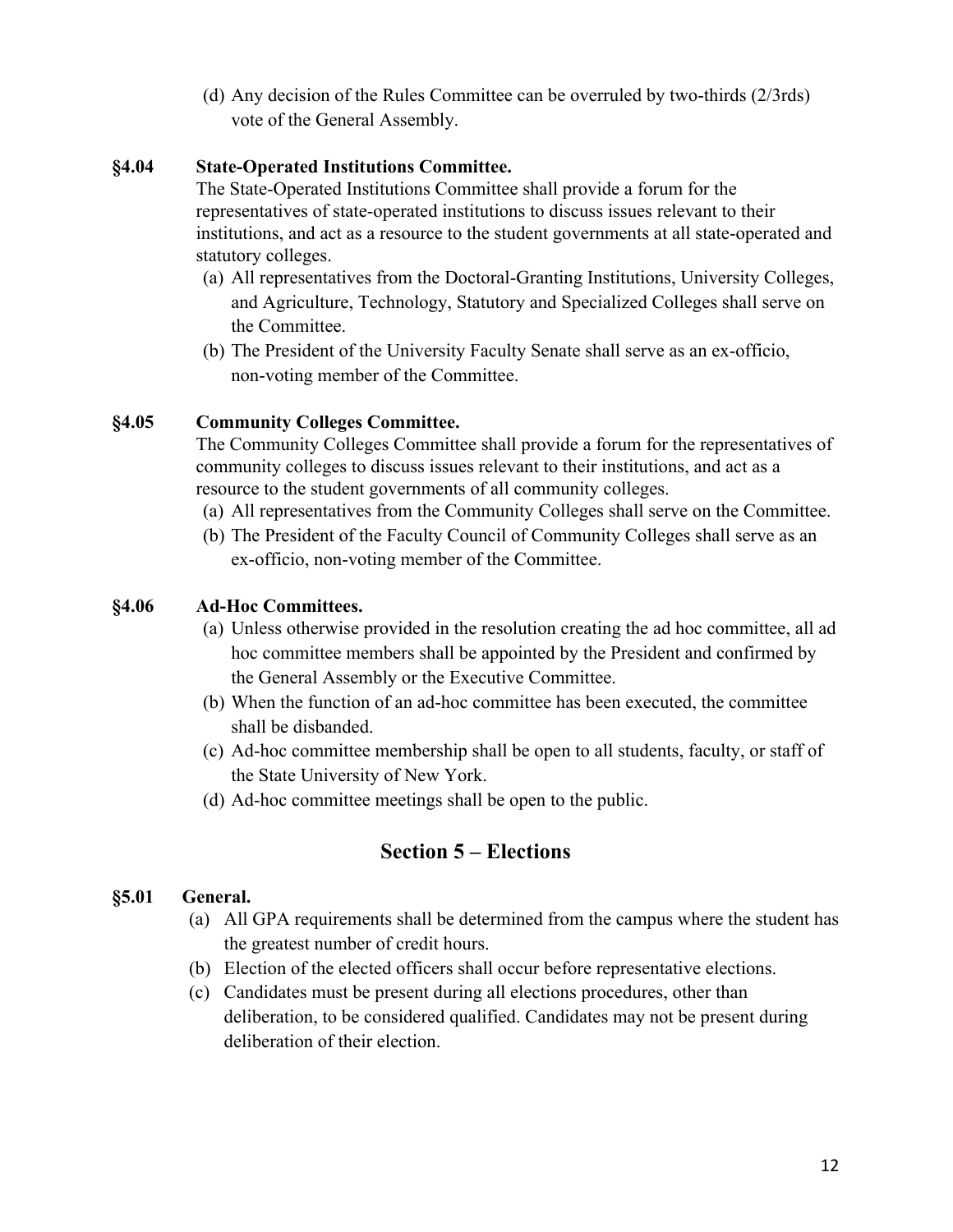- (d) The elections chair may permit nominations to be submitted in advance. Nominations shall also be accepted from the floor, however the floor may not be re-opened for nominations once it has been closed.
- (e) No candidate may preside over their own election. If the standard presiding officer of the meeting where the election is taking place is a candidate for the election, they shall be replaced by an alternate chair.
- (f) All elections shall use a secret ballot, and if no person receives a majority of votes cast, a run-off election shall be conducted immediately to choose from the two candidates receiving the largest number of votes cast.
- (g) All elections shall include an opportunity for the candidates give a brief speech, and for the electing body to ask questions of the candidates.
	- (i) Questions must be addressed to all candidates, and each candidate must have an opportunity to answer.
	- (ii) All speeches must be less than three (3) minutes, and all questions and answers must be less than one (1) minute.
- (h) All election disputes shall be adjudicated by the Rules Committee.

# <span id="page-13-0"></span>**§5.02 Campaigns.**

- (a) The use of a SUNY SA email address or delegate list for campaigning is prohibited.
- (b) No campaign materials may constitute slander or libel.
	- (i) Campaign material shall be defined as all forms of endorsement for a particular candidate/ticket; including outside/unknown endorsement for the said candidate/ticket.
- (c) No State, SUNY, Student Assembly, or funds collected via a Student Activity Fee shall be used for campaign expenses.
- (d) Vandalism of another candidate's property or materials is prohibited
- (e) Candidates must have written permission to use anyone else's likeness or image for any campaign purposes.

# <span id="page-13-1"></span>**§5.03 Elected Officers.**

The following shall be the procedure for the election of the elected officers:

- (a) The elections will occur in the following order: President, Vice President, Treasurer, and Secretary.
- (b) The ballots will be counted by the President, Secretary, Parliamentarian, and a representative from System Administration. If one of the aforementioned officers are a candidate in the election they shall be excused from validating that set of ballots. Everyone who participated in counting ballots shall certify the results by signing the same and matching affidavit, attesting to the results under penalty of perjury. A Representative from SUNY Administration shall collect and keep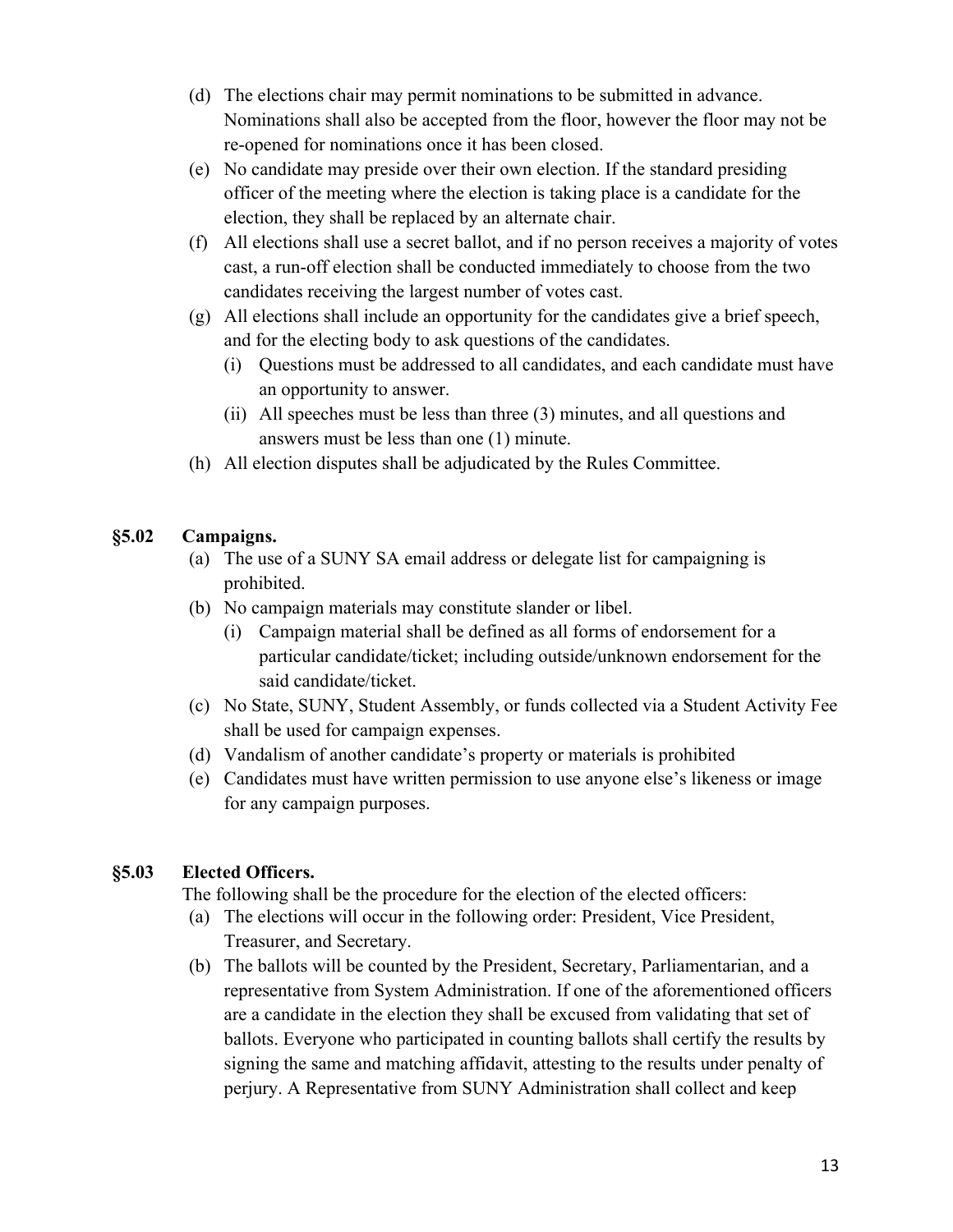independent all sets of original ballots for every election, to be stored in the SUNY SA offices for one year from the date of election in case of an election dispute.

(c) Certified election results will be submitted to SUNY Central Administration, Office of Student Affairs, and the Chancellor for confirmation that the elections were conducted in compliance with the Articles of Organization and these bylaws.

#### <span id="page-14-0"></span>**§5.04 Representatives.**

- (a) Quorum for the election of representatives shall be a majority of the delegates and 40% of the institutions within each caucus.
- (b) The top two candidates for representative with the most votes in each caucus election, who are not elected as representatives, shall be designated as alternates for their caucus.

# <span id="page-14-1"></span>**§5.05 Organized Student Groups.**

Procedures for election of the non-voting delegates shall be developed and implemented by each Organized Student Group. Elections need not be held at the membership conference, but the duly elected delegates will assume their service at the time of the membership conference. All election procedures of Organized Student Groups are subject to the review of the Executive Committee upon recommendation of the Rules Committee.

# **Section 6 – Removal From Office**

# <span id="page-14-3"></span><span id="page-14-2"></span>**§6.01 Recall.**

Any officer or representative of the Student Assembly may be recalled by the General Assembly, for any reason. At least one quarter of the voting delegates must move in favor of a vote to recall an officer in order for the motion to be brought to the floor. Once a motion to recall is brought to the floor, simple majority is required for an officer to be recalled and the office to be deemed vacant.

# <span id="page-14-4"></span>**§6.02 Impeachment.**

Any officer or representative of the Student Assembly may be impeached for malfeasance or failure to fulfill the duties prescribed in Article XVII of the Board of Trustees Policies, or these bylaws. The process shall be as follows:

- (a) A formal complaint must be filed with the Parliamentarian describing the details of the accusation, including the accused officer or representative, the statutes which the officer or representative has violated, and any evidence to support such claims.
- (b) The Parliamentarian shall inform the Rules Committee, the elected officers, and the accused individual about the accusation, and begin requesting evidence to support either side of the case.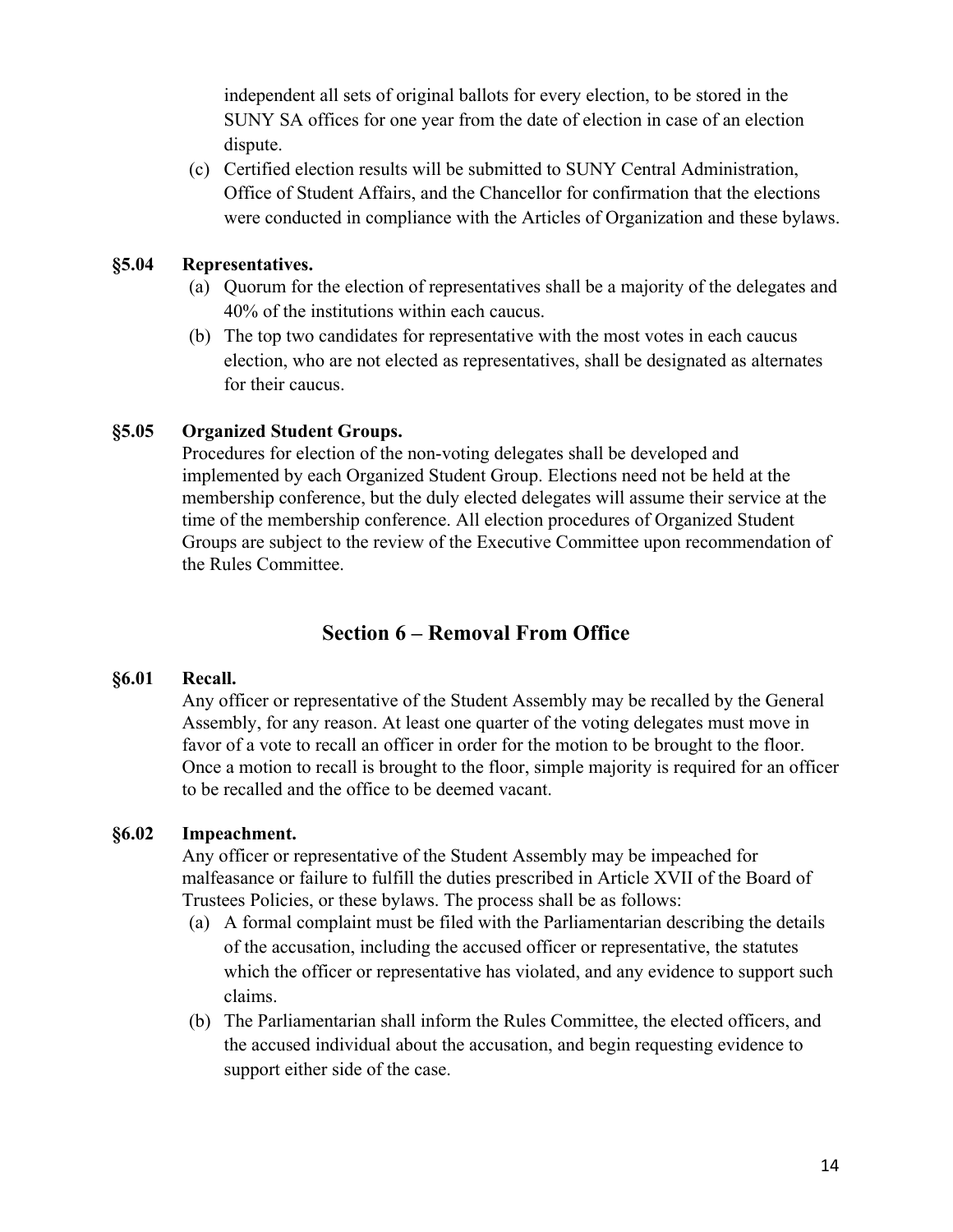- (c) Within two (2) weeks of the filing of the formal complaint, the Rules Committee shall meet to discuss the findings and make a recommendation.
- (d) If the Rules Committee votes to recommend impeachment, then the accused individual shall immediately cease operating in the capacity of their office until a decision is made by the General Assembly or the Executive Committee. At the next meeting of the General Assembly or the Executive Committee, whichever comes first, the accused individual may be impeached by a majority vote. If they are not impeached, they shall immediately resume operating in the full capacity of their office.
- (e) If the Rules Committee voted to recommend against impeachment, the General Assembly or the Executive Committee may vote to impeach the accused individual by a two-thirds (2/3rds) majority at their next meeting.
	- (i) If the officer in question is an elected officer, only the General Assembly can impeach them contrary to a Rules Committee recommendation.

## <span id="page-15-0"></span>**§6.03 Discretionary Removal.**

Appointed officers shall serve at the discretion of the elected officer that appointed them, and may be dismissed by that elected officer for failure to properly fulfill their duties or uphold the standards of their office.

# **Section 7 – Vacancy**

#### <span id="page-15-2"></span><span id="page-15-1"></span>**§7.01 Representative.**

In the event that a representative seat becomes vacant, the alternate of that constituency with highest votes in their election shall fill that vacancy. In the absence of an alternate, the President shall have the power to appoint a temporary replacement to serve as a representative until the next meeting of the General Assembly, with approval from a majority of the Executive Committee.

(a) Interim-representatives appointed by the President between the fall and spring meetings of the General Assembly shall serve until the end of the normal term.

#### <span id="page-15-3"></span>**§7.02 Elected Officer.**

For vacancies in elected offices other than the President, the Executive Committee shall elect a replacement to serve until the next meeting of the General Assembly according to the following special election procedures:

- (a) The special election shall occur at the next Executive Committee meeting, unless there are less than fourteen (14) days between the date of the resignation and the next scheduled Executive Committee meeting, in which case the special election may be held at the Executive Committee meeting following the next meeting.
	- (i) Should the next regularly scheduled meeting of the General Assembly be before the next regularly scheduled meeting of the Executive Committee, the special election shall not take place.